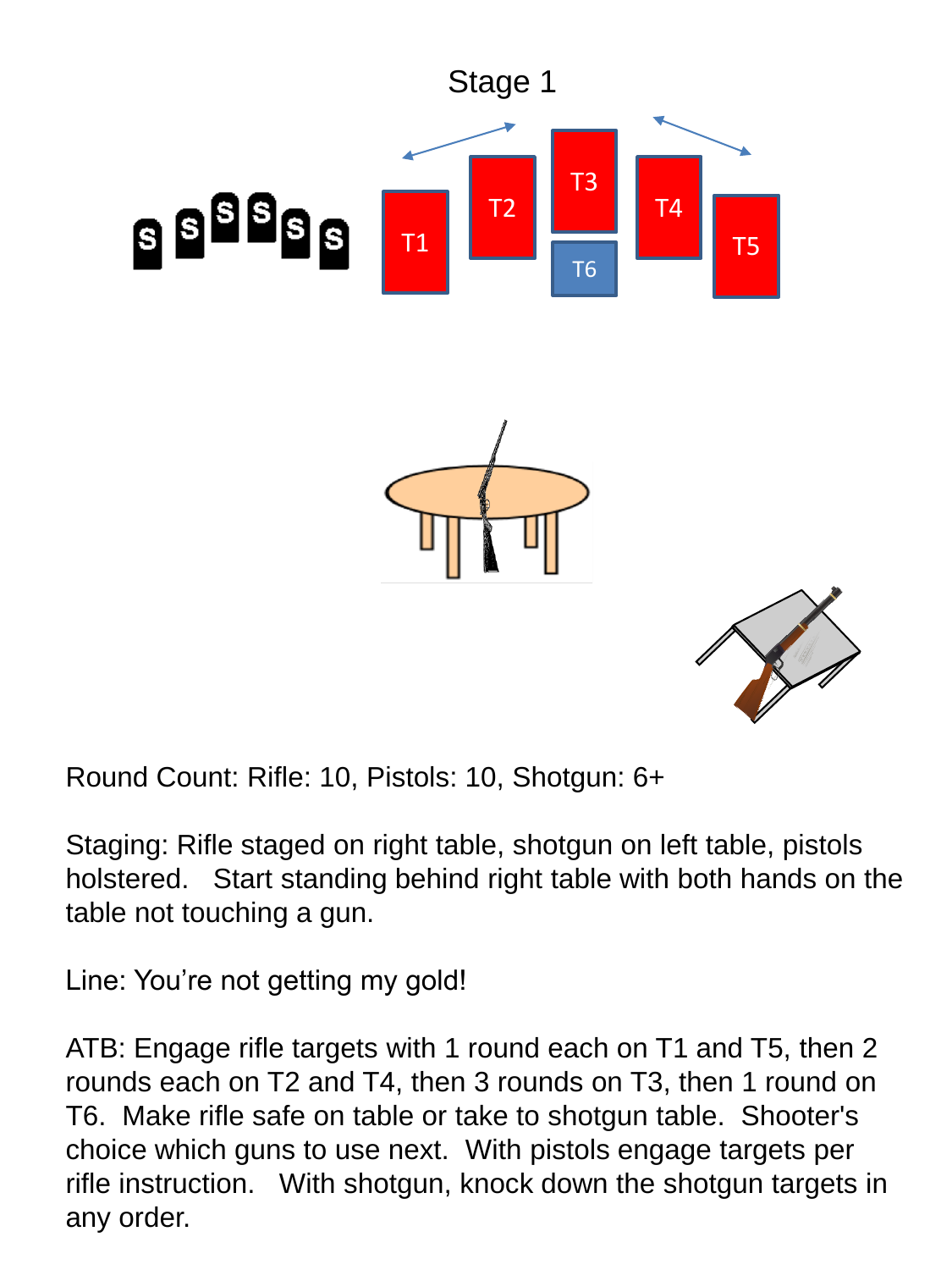

Round Count: Rifle: 10, Pistols: 10, Shotgun: 6+

Staging: Rifle staged on right table, shotgun on left table, pistols holstered. Start standing behind right table with both hands holding the bottle.

Line: Throw down your guns or I'll shoot your bottle of Bourbon!

ATB: Place the bottle on the table. Pick up rifle and engage rifle targets, starting with T6; by alternating between T6 and each of the other 5 targets. Make rifle safe on table or take to shotgun table. Shooter's choice in gun order. With pistols engage targets per rifle instruction. With shotgun, knock down the shotgun targets in any order.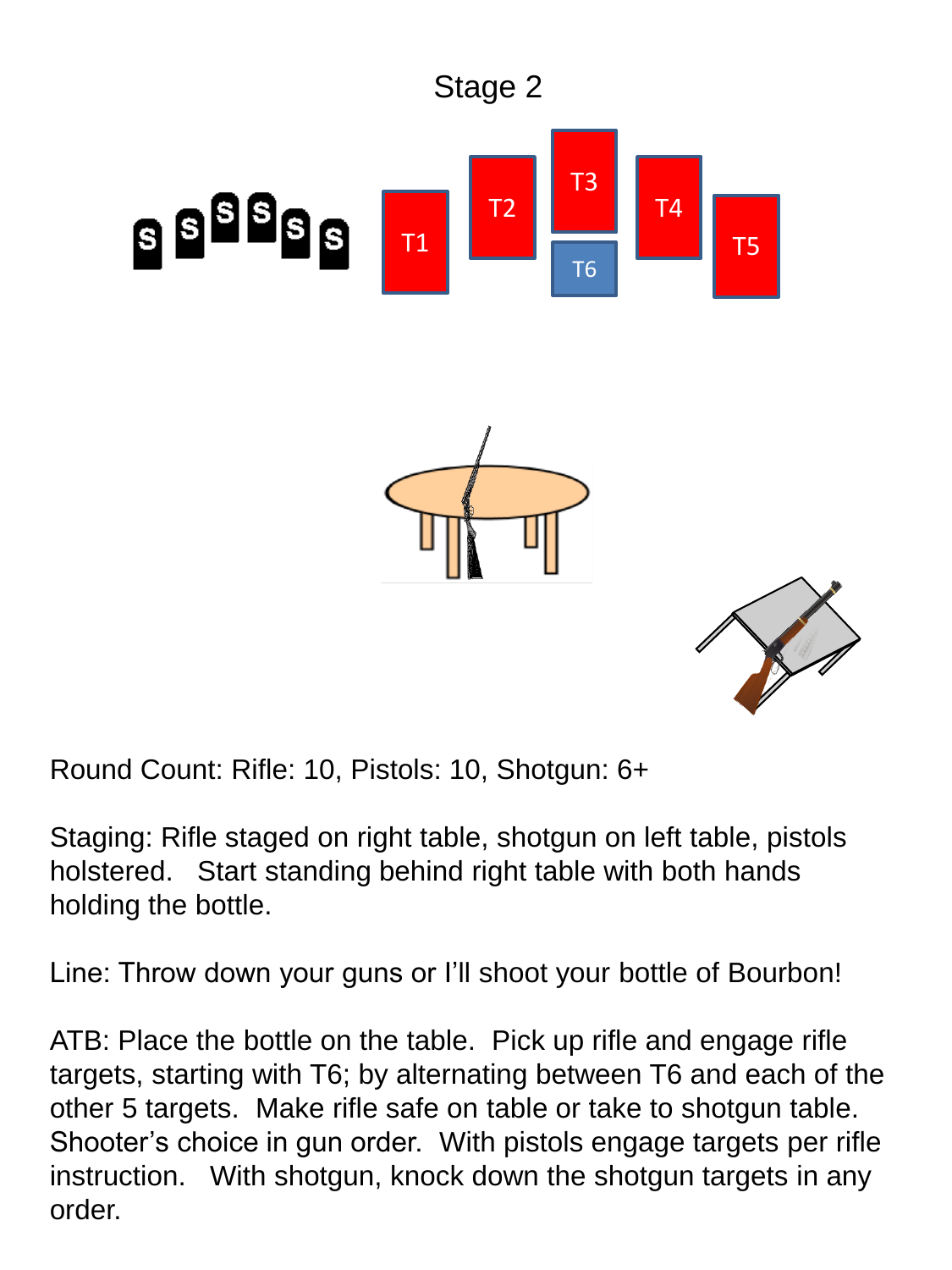## Stage 3



Round Count: Rifle: 10, Pistols: 10, Shotgun: 4+

Staging: Pistols holstered, rifle and shotgun staged on table. Start standing behind table, hands on both pistol grips.

Line: Who was that masked man!

ATB: Shooting order is shooter's choice, rifle not last. With pistols engage the pistol targets by placing at least two rounds on each target for ten rounds. With rifle knock down the tombstone plate rack targets, misses on the plate rack targets don't count, but any plates left standing will count as a miss. Remaining rounds will be placed on a pistol target, a five second bonus if you place a round on each of the four pistol targets. Misses count on pistol targets. With shotgun knock down the shotgun targets in any order.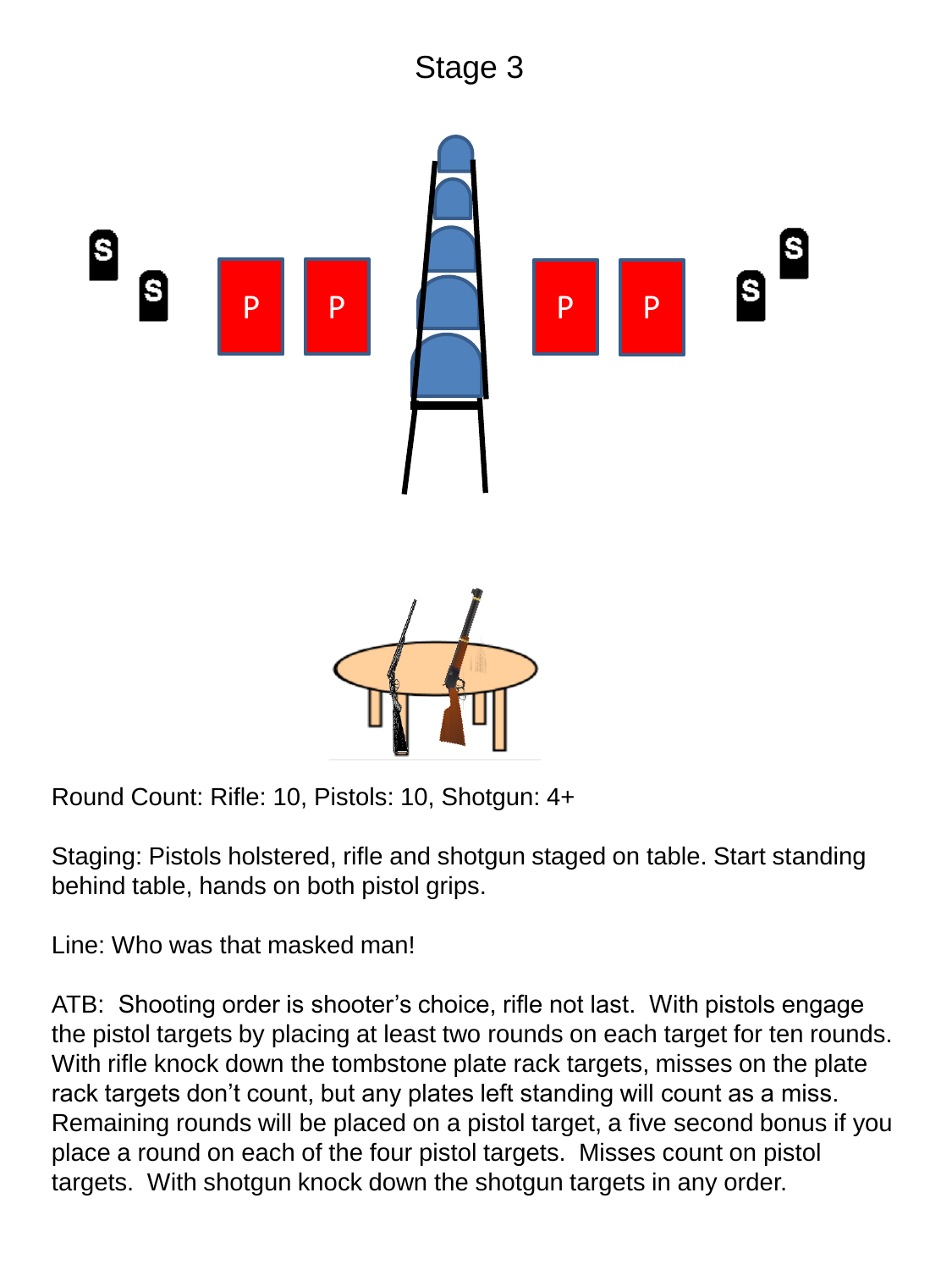## Stage 4



Round Count: Rifle: 10, Pistols: 10, shotgun: 0+

Staging: All guns are staged on the table. Start behind the table at SASS default.

Line: You shot an unarmed man!

ATB: Start with the rifle, Knock down the nine knock down targets. Misses will not count but knock downs that are left standing do count as a miss. Any remaining rounds go on a pistol target, misses will count. (So; don't miss!) With pistols engage the four pistol targets by alternating between any two targets for five rounds, then between the other two targets for another five rounds. At any time after the rifle is shot, you can use the shotgun to knock down any plates left standing.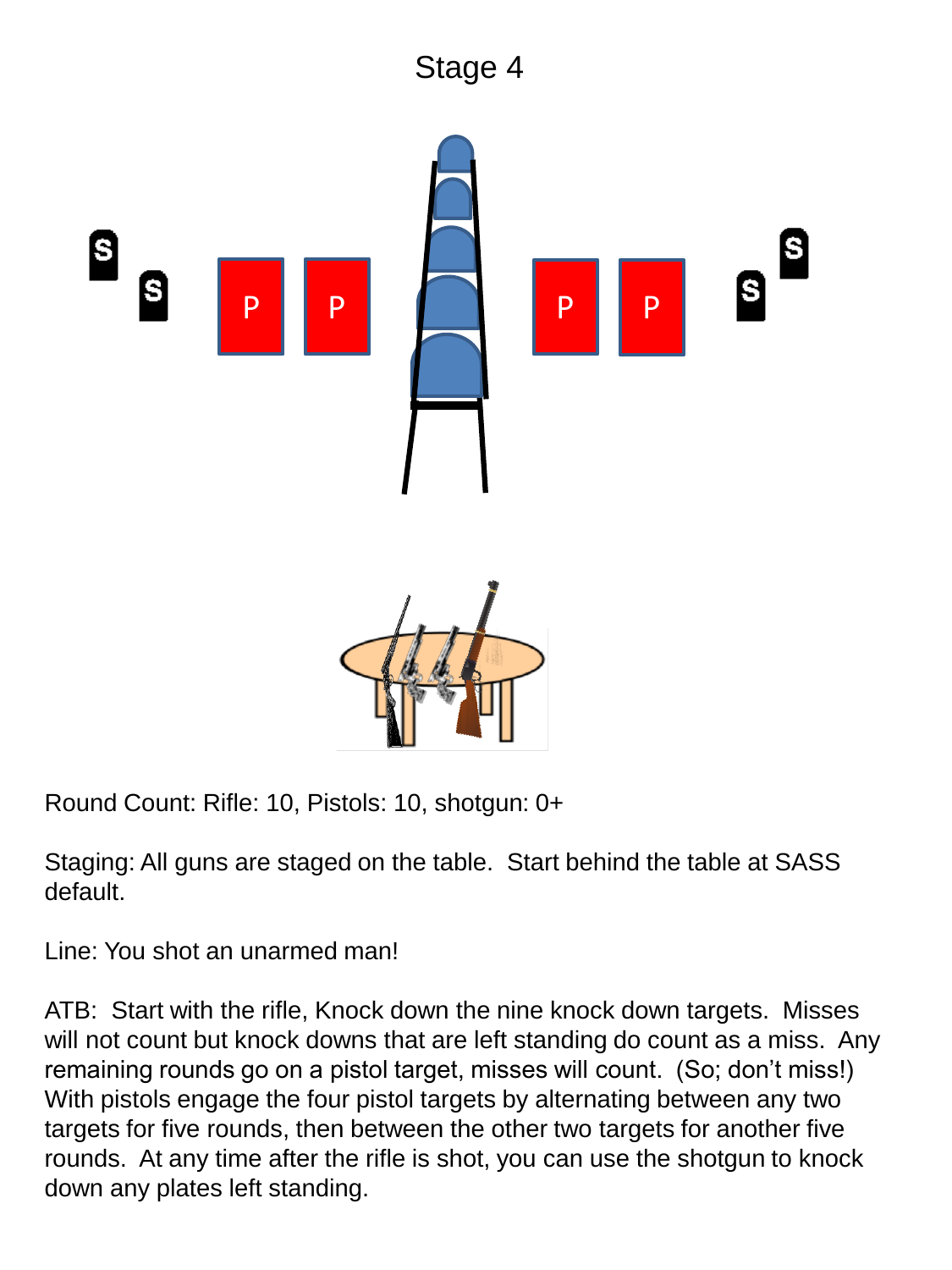

Round Count: Rifle: 10, Pistols: 10, Shotgun: 4+

Staging: Pistols holstered, rifle staged on middle table, shotgun on right table. Start standing behind table of choice with hands on hat.

Line: Can you outrun a bullet?

ATB: If starting behind left table, with first pistol, starting on either end, engage the pistol targets in the following order: T1, T3, T2, T3, T1, repeat instructions with the second pistol. Move to middle table and engage rifle targets per pistol instructions. Move to right table and with shotgun knock down the four shotgun targets in any order.